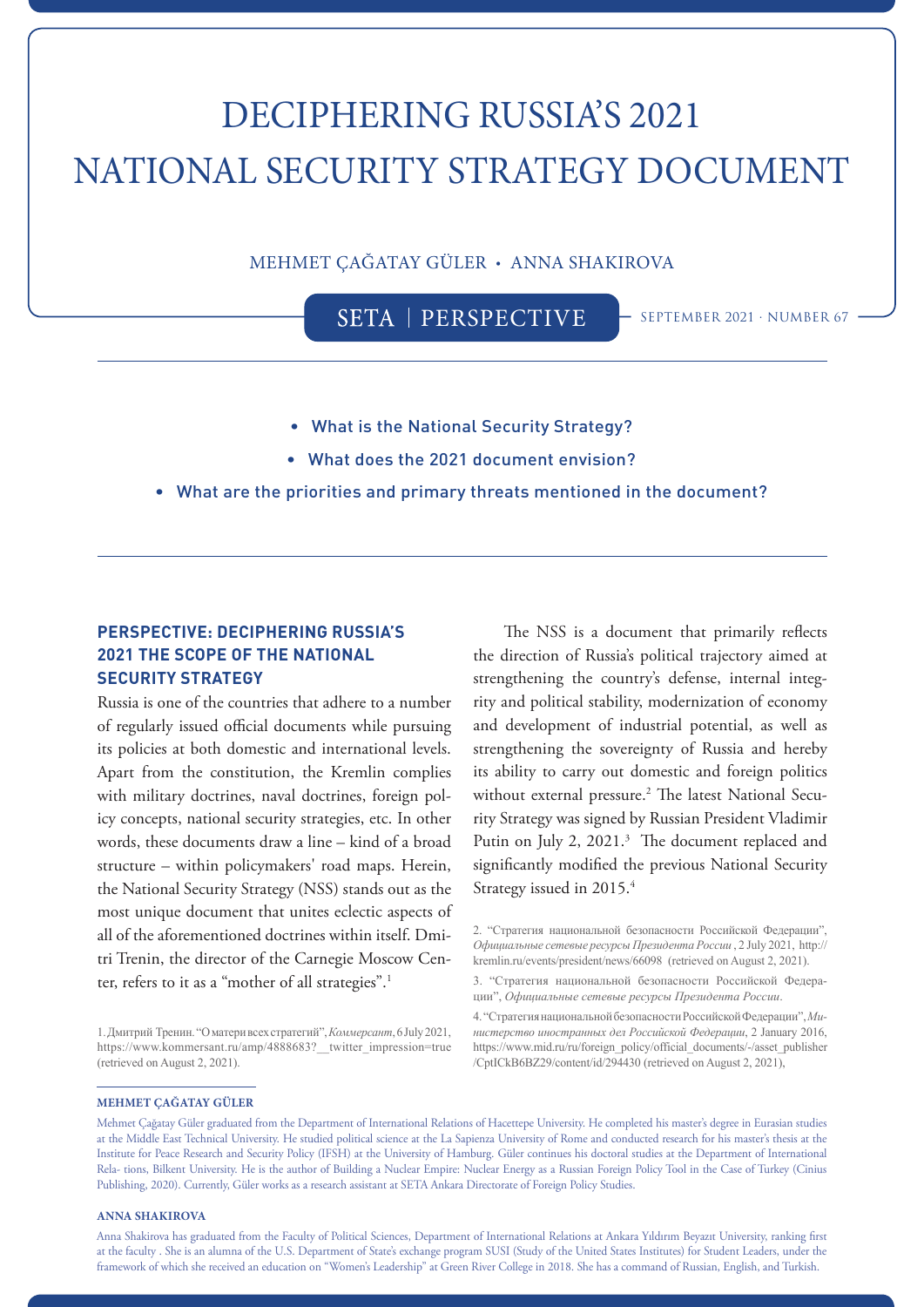## **2021 NATIONAL SECURITY STRATEGY: PROVISIONS AND DIFFERENCES**

The 2021 National Security Strategy document revolves around six fundamental concepts: national security, national interests, strategic national priorities, insurance of national security, threats to national security, and the system of insurance of national security.<sup>5</sup> The 2021 strategy presents a view of a world undergoing a "transformation".6 The transformation presumes the end of Western hegemony and the West's attempt to fight back as it loses its foothold.7 The document presents the hardships that Russia faces locally and globally, where unfair economic competition aimed at damaging it and holding it back prevails – e.g sanctions. From the aspect of security, the use of force is perceived as a major threat. Moreover, Russian traditional values and historical heritage are perceived as under constant external attack. Apart from these challenges, domestically, Russia is pictured as facing foreign machinations aimed at provoking instability within its borders.<sup>8</sup>

The 2015 document was published as a corollary of the 2014 crisis in Ukraine. The situation regarding Ukraine has already caused a sharp decline in Russia's relations with the West; nevertheless, it is the latest document that predicts a significant deterioration between Russia and the West.<sup>9</sup> Both strategy documents are mainly shaped by Russia's relations with the West. Yet, the 2021 strategy is regarded as the "manifestation of a new era": the increase in confrontations with the US and its allies and a return to traditional Russian values.<sup>10</sup> Alternatively, it has also been summarized as: "deter the US, ignore the EU, partner with China and India".<sup>11</sup>

Broadly speaking, the central aspects of the 2021 strategy, unlike its predecessor 2015 document, focus on Russia itself. It includes a wide range of domestic topics such as demographics, political stability, the strengthening of sovereignty, national accord and harmony, economic development, persuasion of technological endeavors, environmental protection and protection of the Russian spiritual and moral code. At the same time, the new strategy lists a set of measures to deal with several domestic issues. These issues include rising poverty, dependence on imported technologies, the advent of green energy, and the loss of the Sovietera technological and educational superiority.12 Furthermore, the strategy spotlights exploration of space, the world's oceans, the Arctic, and the Antarctic as some of Russia's many national interests.

Overall, the 2021 strategy inclines towards domestic matters of the governance of Russia. Herein, moral and ethical aspects are placed at the "heart of the strategy", where traditional Russian values are not only mentioned but meticulously elaborated upon.<sup>13</sup> Furthermore, the strategy concludes that the aforementioned values are threatened by the Westernization that aims at depriving Russia of its cultural sovereignty. Therefore, the 2021 strategy is regarded as it highlights Russia's official abandonment of the "liberal vocabulary" that was present in the 1990s by replacing it with a moral code akin to the country and its traditions.<sup>14</sup>

## **PRIORITIES AND PRIMARY THREATS**

Perceiving the world as amid transformation, the strategy states that countries are losing their ultimate leadership position in a transforming global order (i.e.

<sup>5</sup>. "Стратегия национальной безопасности Российской Федерации", *Официальные сетевые ресурсы Президента России*, p. 2-3.

<sup>6. &</sup>quot;Стратегия национальной безопасности Российской Федерации", *Официальные сетевые ресурсы Президента России*.

<sup>7</sup>. "Стратегия национальной безопасности Российской Федерации", *Официальные сетевые ресурсы Президента России*, p. 3-4.

<sup>8.</sup> Dmitri Trenin. "Russia's National Security Strategy: A Manifesto for a New Era" *Carnegie Moscow Center*, 6 July 2021 https://carnegie.ru/ commentary/84893 (retrieved on August 2, 2021). Trenin. "Russia's National Security Strategy".

<sup>9.</sup> Trenin. "Russia's National Security Strategy".

<sup>10.</sup> Trenin. "Russia's National Security Strategy".

<sup>11</sup>. Simon Saradzhyan, "Russia's New Security Strategy: Deter US, Ignore EU, Partner with China and India" *Russia Matters,* 15 July 2021 https://www.russiamatters.org/blog/russias-new-security-strategy-deter-us-ignore-eu-partner-china-and-india (retrieved on August 2, 2021). 12. Trenin. "Russia's National Security Strategy".

<sup>13. &</sup>quot;Стратегия национальной безопасности Российской Федерации", *Официальные сетевые ресурсы Президента России*, p. 34-38. 14. Trenin. "Russia's National Security Strategy".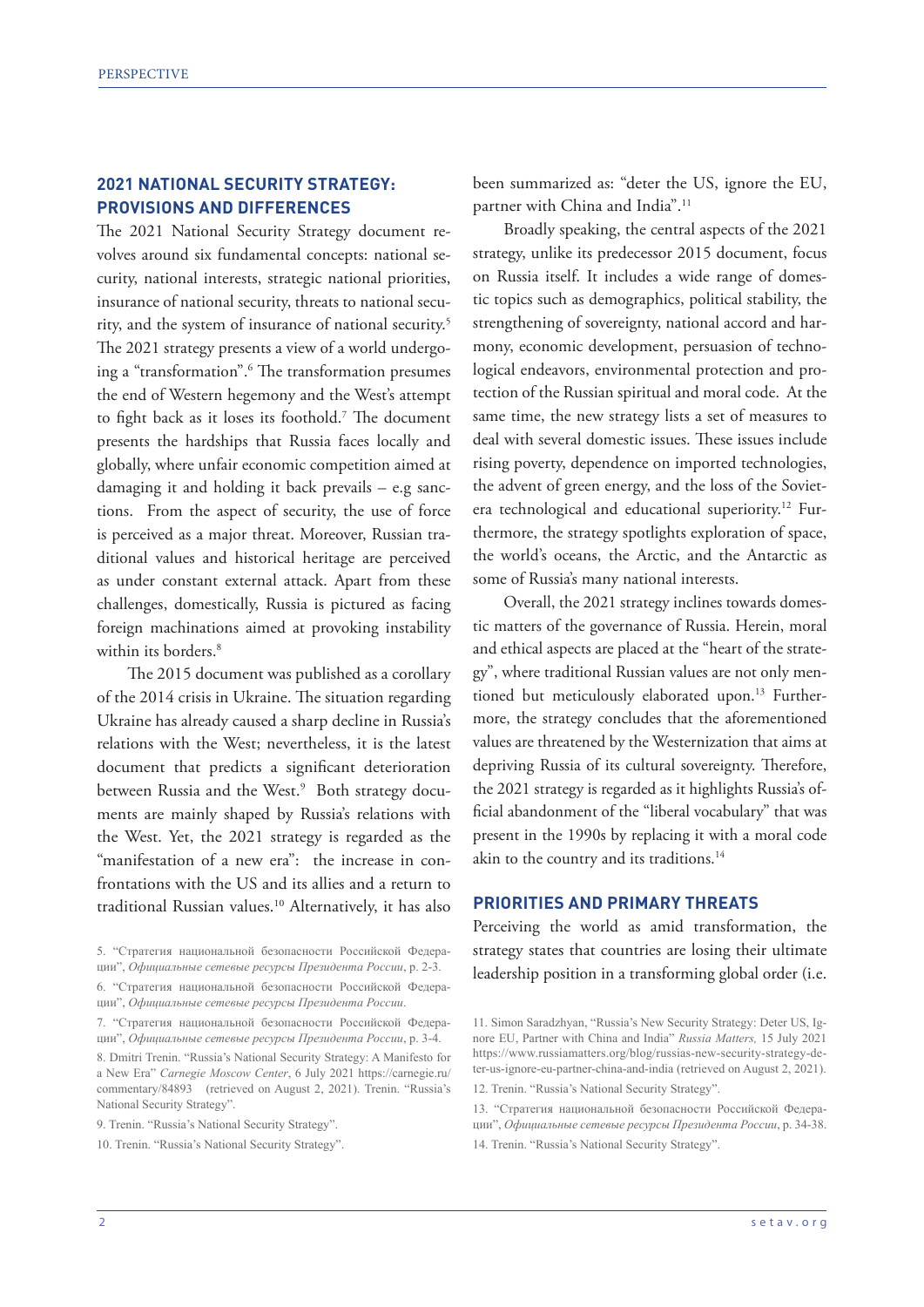US and its allies). Hence, they try to re-establish their order and impose their rules on the members of the international community via imposing sanctions and violating the sovereignty of those states.<sup>15</sup> By doing so, the US and its allies are accused of shattering universally accepted norms and institutions as well as sabotaging international law and sharpening the political atmosphere around the world.

The realization and protection of the national interests of Russia can be realized via the achievement of strategic national priorities.16 These national priorities include protection of the people of Russia and development of their full potential, insurance of the country's defense, security of the state and its citizens, informational security, economic security, eco-security, and rational/balanced usage of natural resources, protection of traditional Russian moral and ethical values, of its culture and historical heritage, as well as strategic stability and mutually advantageous international cooperation.

Russia's defense capabilities and their constant reinforcement are presented as an aftermath of an increased role of "use of force" in contemporary world affairs. The continuous reinforcements of military infrastructure near the Russian borders and intelligence gathering around it by the countries of the North Atlantic Treaty Organization (NATO) are identified as a major threat to Moscow.<sup>17</sup> Moreover, the US ignorance of its international responsibilities in the field of arms control and its plans to deploy American medium- and short-range missiles in Europe and Asia-Pacific are considered major threats to strategic stability and international security. Finally, military escalations in the Middle East, North Africa, Afghanistan, and the Korean Peninsula are mentioned as other threats to regional stability.

| <b>TABLE OF RUSSIA'S STRATEGIC NATIONAL PRIORITIES</b>                                                |                                                                                                                                             |
|-------------------------------------------------------------------------------------------------------|---------------------------------------------------------------------------------------------------------------------------------------------|
| <b>NSS 2015</b>                                                                                       | <b>NSS 2021</b>                                                                                                                             |
| Strengthening National De-<br>fense Capabilities/ Protec-<br>tion of Sovereignty                      | Strengthening National Defense Ca-<br>pabilities/ Protection of Sovereignty                                                                 |
| Improving Life Quality of<br><b>Russian Citizens</b>                                                  | Protection of Russian People and Devel-<br>opment of Human Potential                                                                        |
| <b>State and Public Security</b>                                                                      | <b>State and Public Security</b>                                                                                                            |
| Economic Growth                                                                                       | <b>Economic Security</b>                                                                                                                    |
| Science, Technology, and<br>Education                                                                 | Scientific and Technological Develop-<br>ment                                                                                               |
| Protection of Public Health                                                                           |                                                                                                                                             |
| Culture                                                                                               | Protection of Traditional Russian Moral<br>Values, Culture, and Historical Heritage                                                         |
| Ecology and Rational Use<br>of Natural Resources                                                      | Environmental Security and Rational<br>Use of Natural Resources                                                                             |
| Strategic Stability and Equal<br>Strategic Partnership (with<br>everyone, including US and<br>Europe) | Strategic Stability and Mutually Ad-<br>vantageous International Cooperation<br>(mainly with CIS, BRICS, SCO countries,<br>China and India) |
|                                                                                                       | <b>Information Security</b>                                                                                                                 |

Sources: Observer Research Foundation,18 Министерство иностранных дел Российской Федерации,19 Официальные сетевые ресурсы Президента России<sup>20</sup>

While underlining the country's national interests, the strategy touches upon international cooperation as one of its top priorities. In fact, the end of the document is devoted to this subject and provides a more laborious explanation of foreign policy goals and tools that Russia relies upon. Among prioritized foreign policy destinations, the strategy mentions post-Soviet countries, strategic partners China and India, non-Western organizations such as SCO, BRICS, and other Asia-Pacific and Latin American integrative blocs.<sup>21</sup> Herein, it can be concluded that relations with the US and its allies are no longer prioritized by Moscow. Moreover, the US and Europe are rarely mentioned in the document

21. "Стратегия национальной безопасности Российской Федерации", *Официальные сетевые ресурсы Президента России*, p. 38-42.

<sup>15</sup>. "Стратегия национальной безопасности Российской Федерации", *Официальные сетевые ресурсы Президента России*, p. 38.

<sup>16. &</sup>quot;Стратегия национальной безопасности Российской Федерации", *Официальные сетевые ресурсы Президента России*, p. 9.

<sup>17</sup>. "Стратегия национальной безопасности Российской Федерации", *Официальные сетевые ресурсы Президента России*, p. 11-14.

<sup>18.</sup> Nivedita Kapoor. "Russia's new national security strategy", *Observer Research Foundation,* 7 July 2021, https://www.orfonline.org/expert-speak/ russias-new-national-security-strategy/ (retrieved on August 3, 2021).

<sup>19. &</sup>quot;Стратегия национальной безопасности Российской Федерации", *Министерство иностранных дел Российской Федерации*, p. 8-9.

<sup>20. &</sup>quot;Стратегия национальной безопасности Российской Федерации", *Официальные сетевые ресурсы Президента России*.